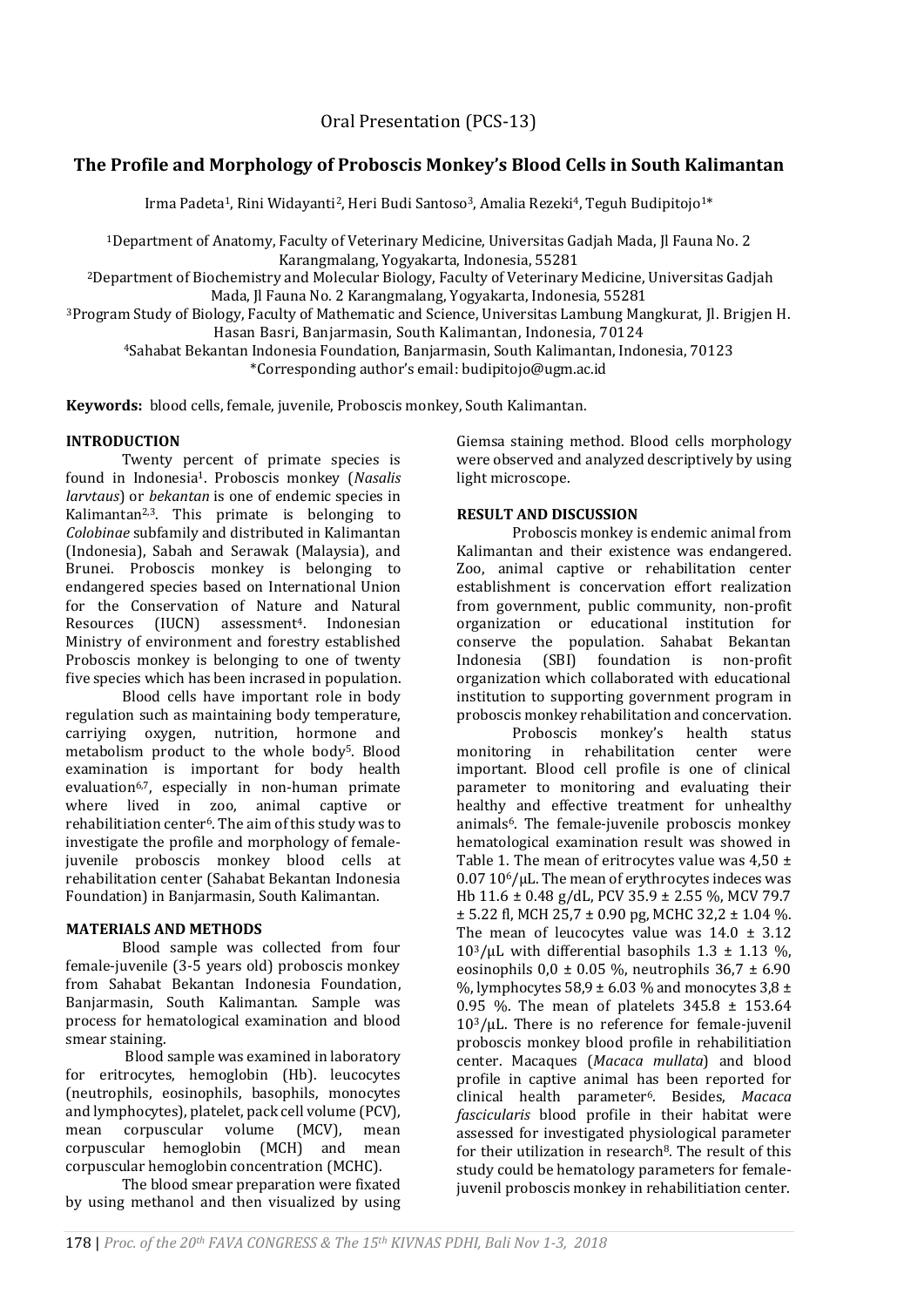Table 1. Hematological profile of proboscis monkey

| <b>Parameter</b>         | Mean ± SD          |
|--------------------------|--------------------|
| Hb(g/dL)                 | $11.6 \pm 0.48$    |
| Leukosit $(10^3/\mu L)$  | $14.0 \pm 3.12$    |
| Eritrosit $(10^6/\mu L)$ | $4,50 \pm 0.07$    |
| Platelets $(10^3/\mu L)$ | $345.8 \pm 153.64$ |
| PCV (%)                  | $35.9 \pm 2.55$    |
| Dif. Basophils (%)       | $1.3 \pm 1.13$     |
| Dif. Eosinophils (%)     | $0.0 \pm 0.05$     |
| Dif. Neutrophils (%)     | $36.7 \pm 6.90$    |
| Dif. Lymphocytes (%)     | $58,9 \pm 6.03$    |
| Dif. Monocytes (%)       | $3,8 \pm 0.95$     |
| MCV(f)                   | $79.7 \pm 5.22$    |
| MCH (pg)                 | $25.7 \pm 0.90$    |
| MCHC (%)                 | $32,2 \pm 1.04$    |



Figure 1. The morphology of eritrocytes and, neutrophils (Giemsa; 500x). Biconcave shape was observed on erythrocytes (blue arrow), neutrophil's nucleus was segmented and cytoplasm was pale (back arrow)



Figure 2. The morphology of monocyte (Giemsa ; 500x). Proboscis monkey's monocytes were large and the nucleus were observed horseshoe-shape like (red arrow).

Figure 1 showed the morphology of erirtocytes and leucocytes. Proboscis monkey eritrocytes showed biconcave morphology, round

shape and anucleate. Polymorphonuclear (neutrophils) dan mononuclear leucocytes (monocytes and lymphocytes) was detected on blood smear preparation. Neutrophils was round shape cells, pale cytoplasm and nucleus was segmented. The morphology of neutrophils were same with other domestic animal<sup>9</sup>. Figure 2 showed the monocytes morphology, round and large cells, nucleus was observed horseshoe-shape like. Mammal monocytes nucleus was various, may be oval, kidney-shape, horseshoe-shape, and irregular9. The shape of lymphocytes were round (Figure 3), the nucleus was round and large, almost filling the whole cell. Some domestic animal's lymphocytes were detected small, medium and large. The large lymphocytes nucleus was small and pale, the cytoplasm was abundant compared with small lymphocytes.



Figure 3. The morphology of lymphocytes (Giemsa : 500x). Small lymphocytes (green arrow) were detecter on proboscis monkey's blood smear. The nucleus was large and less cytoplasm.

Basophils were also detected on proboscis monkey's blood smear (Figure 4). Basophil was round, the nucleus was segmented, and the cytoplasm were stain dark purple. Bashophils percentage is the small, the cells was round-oval, the nucleus was irregular, segmented, and bilobed. Basophiles cytoplasm was reddish-purple or dark purple9. Eosinophils were round, the nucleus was segmented and the cytoplasm was reddish (Figure 5). Eosinophils nucleus similar to neutrophils, but the nucleus less segmented<sup>9</sup>. Neutrophils, basophils and eosinophils were belonging to granulocytes. Neutrophils granules are plae-gray then the cytoplasm are pale (neutral). Basophils granules are blue, reddish-purple, dark-purple dan the size and the number are various among species. Eosinophils granules are pink or red. Various size and number, moreover the granules are not usually fill the cell cytoplasm9.